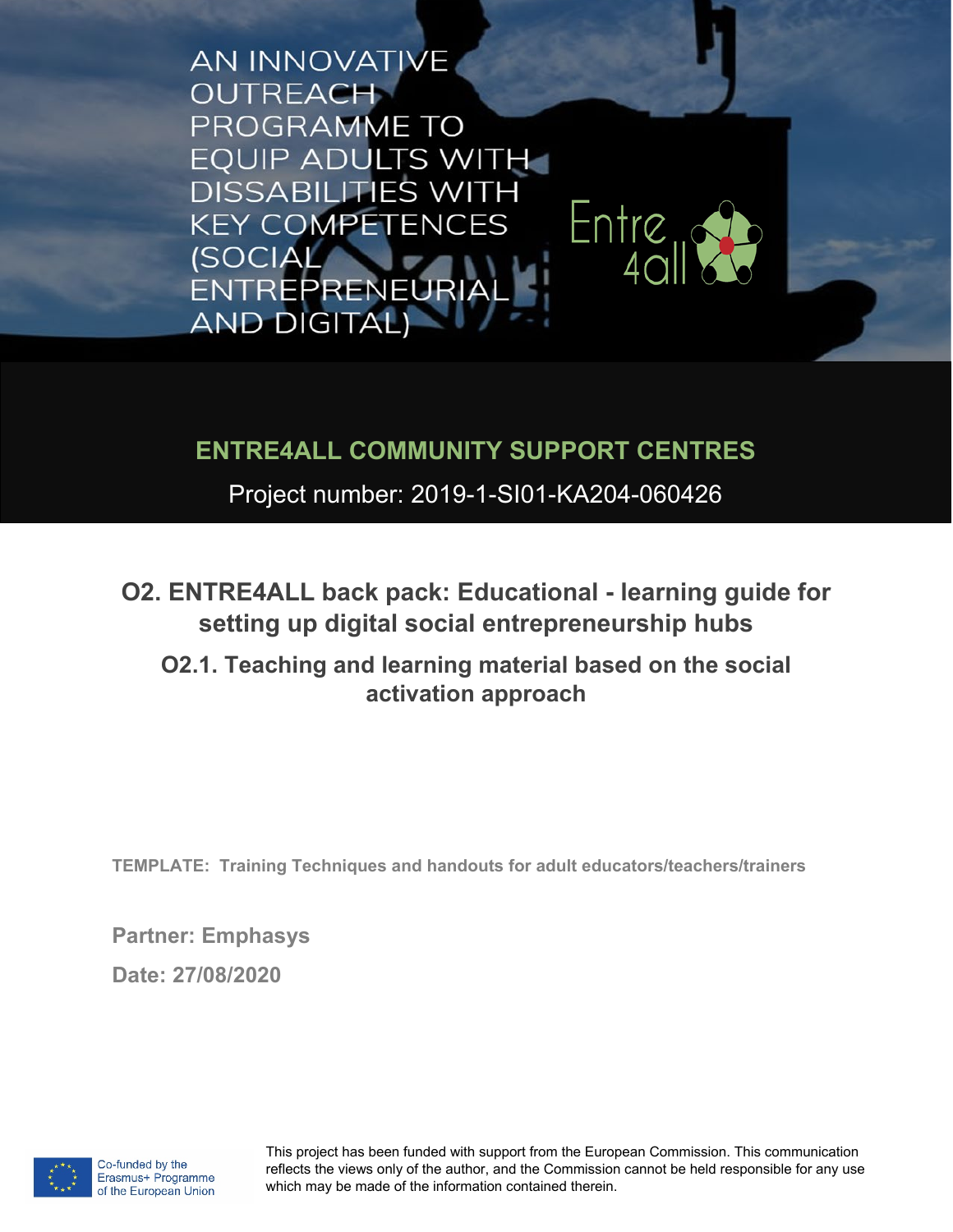

|                                      | <b>Module 4. Social Skills</b>                                                                                               |
|--------------------------------------|------------------------------------------------------------------------------------------------------------------------------|
| Activity<br><b>Number</b>            | <b>M4-T1-A1</b>                                                                                                              |
| <b>Topic</b>                         | <b>Communication with Others</b>                                                                                             |
|                                      | Basic (A): Referring to EQF level 3-4                                                                                        |
| Learning<br><b>Outcomes</b>          | Knowledge                                                                                                                    |
|                                      | • To understand verbal and non-verbal communication                                                                          |
|                                      | <b>Skills</b>                                                                                                                |
|                                      | • To define verbal and non-verbal communication                                                                              |
|                                      | Competence                                                                                                                   |
|                                      | • To present a verbal and non-verbal communication technique                                                                 |
| Learning<br>approach                 | $\Box$ Blended-learning opportunities<br>$\boxtimes$ F2F training                                                            |
|                                      | <b>Open-distance learning</b><br>Individual e-learning<br>$\Box$<br>⊠<br><b>Community work</b><br>$\Box$ Work-based learning |
|                                      | other (please specify)<br>□                                                                                                  |
| <b>Training</b><br><b>Technique</b>  | <b>Verbal and Non-Verbal Communication</b>                                                                                   |
| <b>Duration</b>                      | 85 minutes                                                                                                                   |
| <b>Facility/</b><br><b>Equipment</b> | Classroom, Internet access, computer, projector, white board, chairs, tables                                                 |
| <b>Participants</b><br>will need:    | <b>NA</b>                                                                                                                    |
| <b>Attached</b><br>worksheets        | <b>B.1-1 Verbal and non-verbal Communication</b><br>B.1-2 Divide each story into verbal or non-verbal categories             |
|                                      | Task 1:<br>e.g.                                                                                                              |
| <b>Main Tasks</b><br>/ Procedure     | Adjust the lecture according to individual needs and place them in small                                                     |
|                                      | groups.<br>Start the lesson with a video - Εκπαίδευση στη Μη Λεκτική Επικοινωνία                                             |
|                                      | (1 min)                                                                                                                      |
|                                      | Discussion Questions for the Video: (20 mins)<br>What is communication?                                                      |
|                                      | What is non-verbal communication?                                                                                            |
|                                      | How can we communicate? (verbal and non-verbal communication)                                                                |
|                                      |                                                                                                                              |
|                                      | Task 2                                                                                                                       |

#### **Task 2**

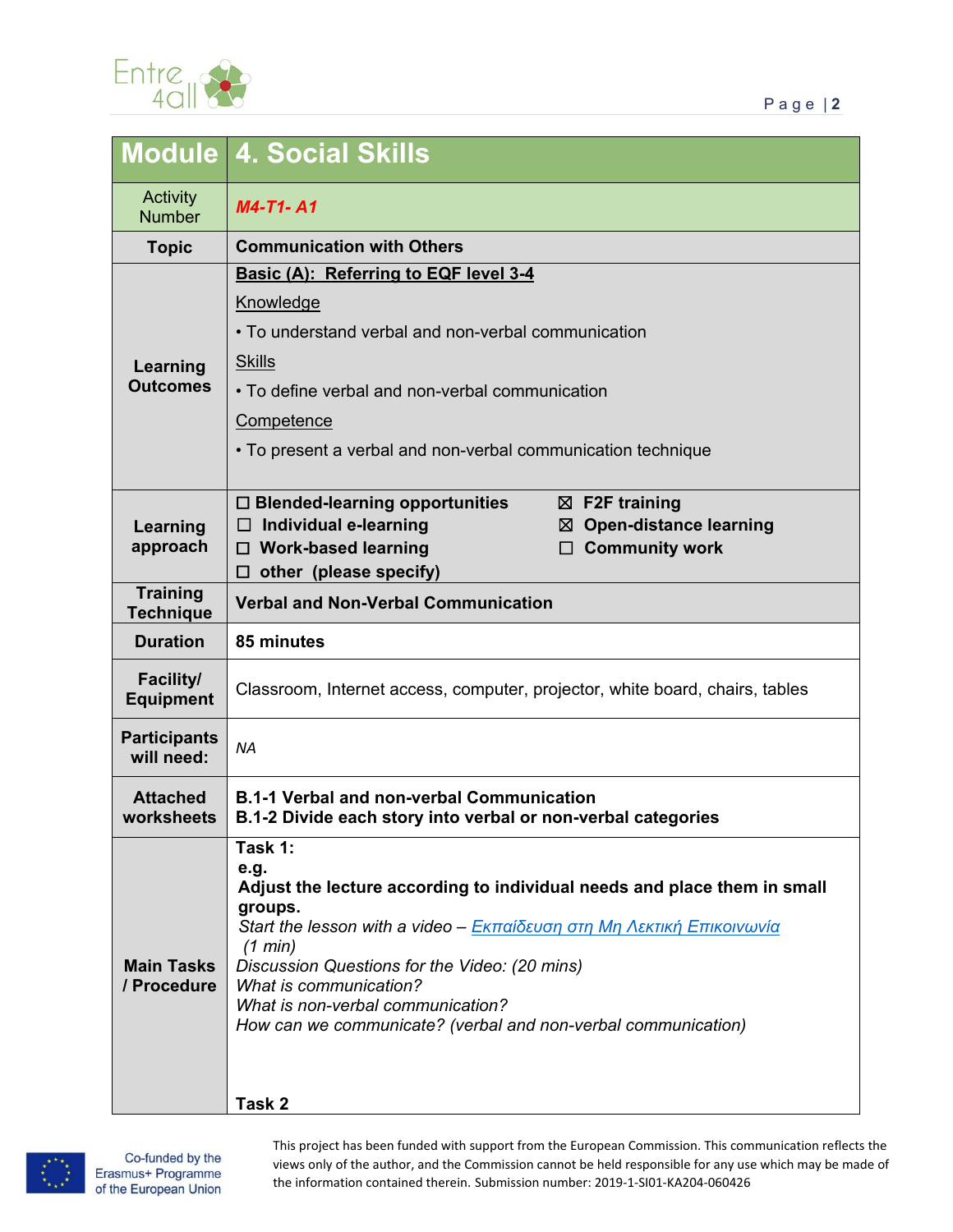

|                                                                                        | The teacher explains to the students what is verbal and non-verbal communication<br>bringing in mind the definitions below. Following reading aloud the definitions, the<br>teacher and the students discuss the terms.<br>Worksheet 1: What is Verbal and Non-Verbal Communication (15 mins)<br>Ask them questions: (15 mins)<br>What does verbal communication mean?<br>What does non-verbal communication mean?<br>What does it consist of?<br>Group work: Show the YouTube video below:<br><b>Non-Verbal Communication - Mr. Bean</b><br>Ask the students to find where does non-verbal communication is used.<br>Task 3<br>Worksheet 2:<br>The teacher provides to each student a flashcard with VERBAL or NON-VERBAL.<br>The teacher reads aloud a scenario and asks the following question:<br>Do they use verbal or non-verbal communication?<br>The student needs to raise the flashcard that thinks is the most appropriate.<br>$(25 \text{ mins})$ |
|----------------------------------------------------------------------------------------|---------------------------------------------------------------------------------------------------------------------------------------------------------------------------------------------------------------------------------------------------------------------------------------------------------------------------------------------------------------------------------------------------------------------------------------------------------------------------------------------------------------------------------------------------------------------------------------------------------------------------------------------------------------------------------------------------------------------------------------------------------------------------------------------------------------------------------------------------------------------------------------------------------------------------------------------------------------|
|                                                                                        | Wrap It Up (5 minutes)                                                                                                                                                                                                                                                                                                                                                                                                                                                                                                                                                                                                                                                                                                                                                                                                                                                                                                                                        |
| <b>Useful</b><br><b>Resources</b><br>referenced<br>to<br><b>DATABANK</b><br>$(IO2-A2)$ | Εκπαίδευση στη Μη Λεκτική Επικοινωνία<br><b>Non-Verbal Communication - Mr. Bean</b>                                                                                                                                                                                                                                                                                                                                                                                                                                                                                                                                                                                                                                                                                                                                                                                                                                                                           |
| <b>Tips</b>                                                                            | EQF Levels 5 & 6<br><b>Learning Outcomes:</b><br><u>To compare verbal and nonverbal communication</u><br>In the beginning of the seminar, the teacher will ask students to be divided into<br>groups consisted of 2 people. Each group will need to demonstrate a verbal or<br>nonverbal communication based on a given scenario e.g. 'You are a customer<br>and go to visit the fitting rooms to try a new item, the person there will give you a<br>number and show you the room available'. A discussion will be followed.<br>The students will be given a Worksheet which will include scenarios and will<br>need to match each scenario with the appropriate category 'Verbal and<br>Nonverbal'.<br>EQF Levels 7 & 8:<br><b>Learning Outcomes:</b><br>To distinguish verbal and nonverbal communication<br>To adapt an efficient verbal and non-verbal communication technique                                                                           |

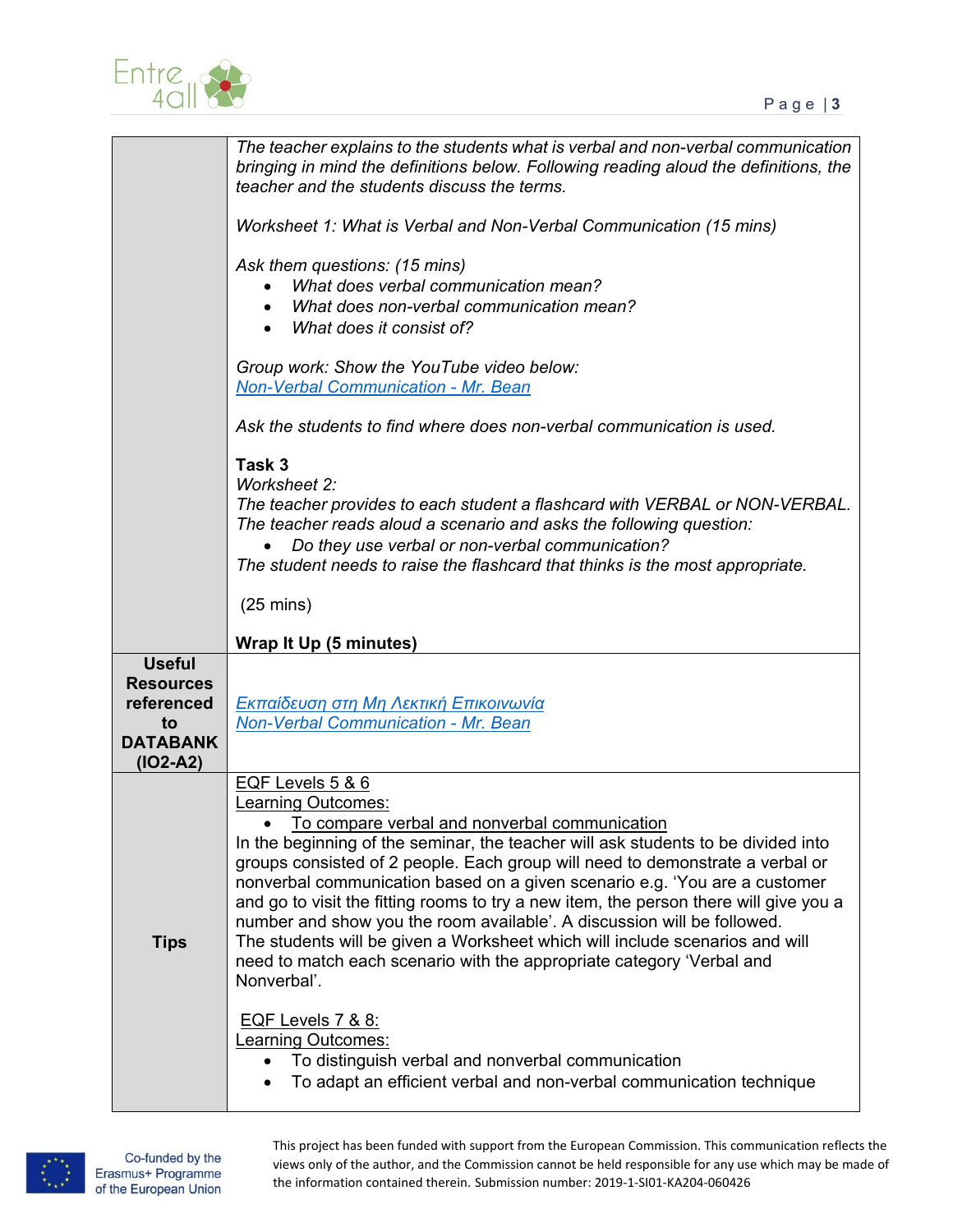

For this level the teacher will begin by asking questions to the students e.g. 'What is verbal communication?', 'What is nonverbal communication?', 'What is the difference?'. Then the educator can hand out a Worksheet which includes a written scenario and each student will need to construct verbal and nonverbal communication technique to communicate his message. The rest of the students will be asked about the message of the speaker and correct his/her communication technique if necessary.



Co-funded by the Erasmus+ Programme of the European Union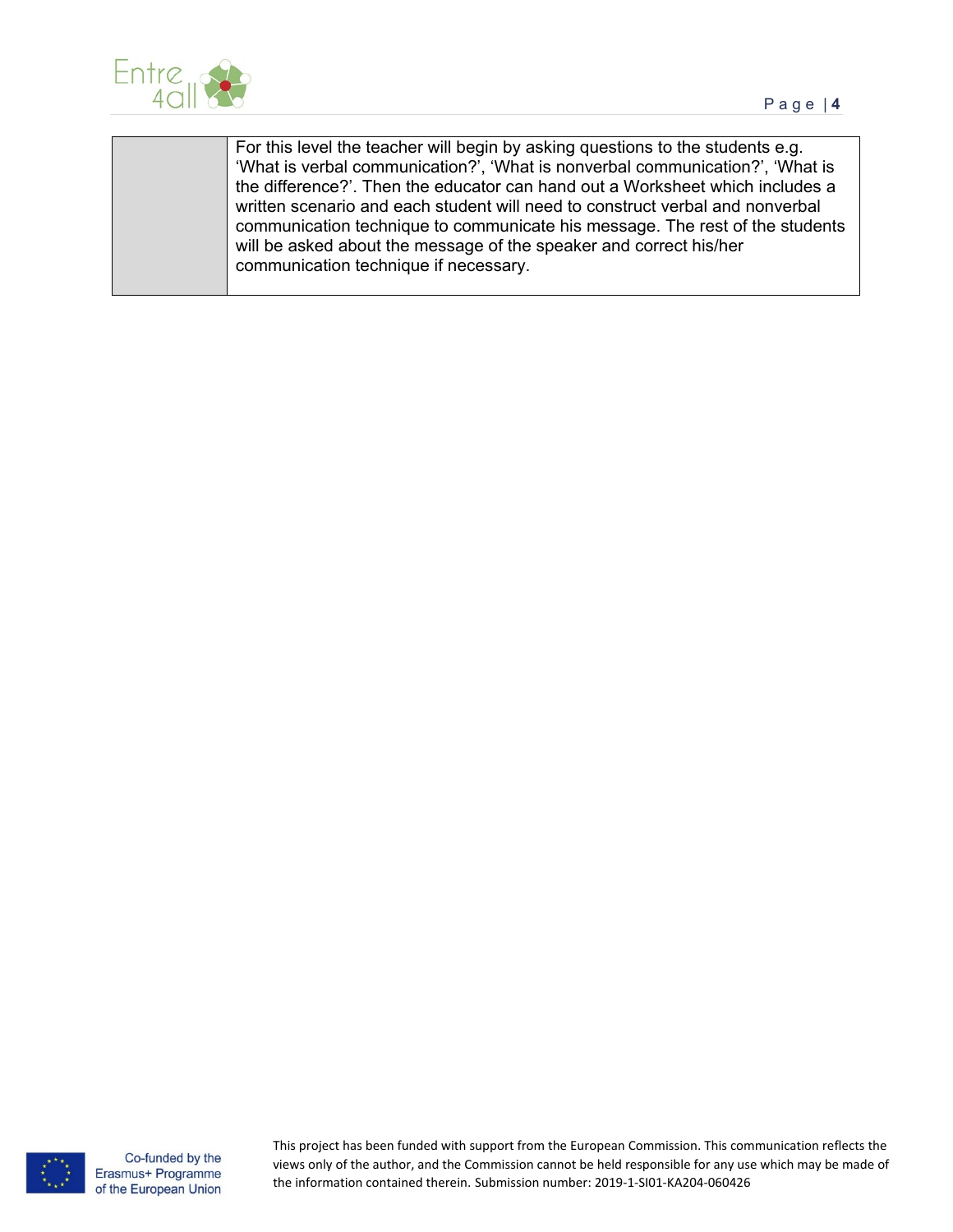

# **Worksheet 1**

**B.1-1 Verbal and Non-Verbal Communication**

**Introduction to Verbal Communication:**

**Terms**



**Verbal Communication:** Communication with the use of words or language

#### **Elements of Verbal Communication:**

- Organise your thoughts
- Use appropriate language to state your argument
- Show respect and empathy
- Be on point to convey a message



**Non-Verbal Communication:** Communication without the use of words

#### **Elements of non-verbal communication:**

- Paralinguistics: The tone of voice, loudness and pitch Aare considered separate from the actual language. This is because tone of voice and rate of volume can alternate the meaning of the sentence.
- Facial expressions
- Eye contact
- Gestures
- Body language and posturing
- **Smiling**